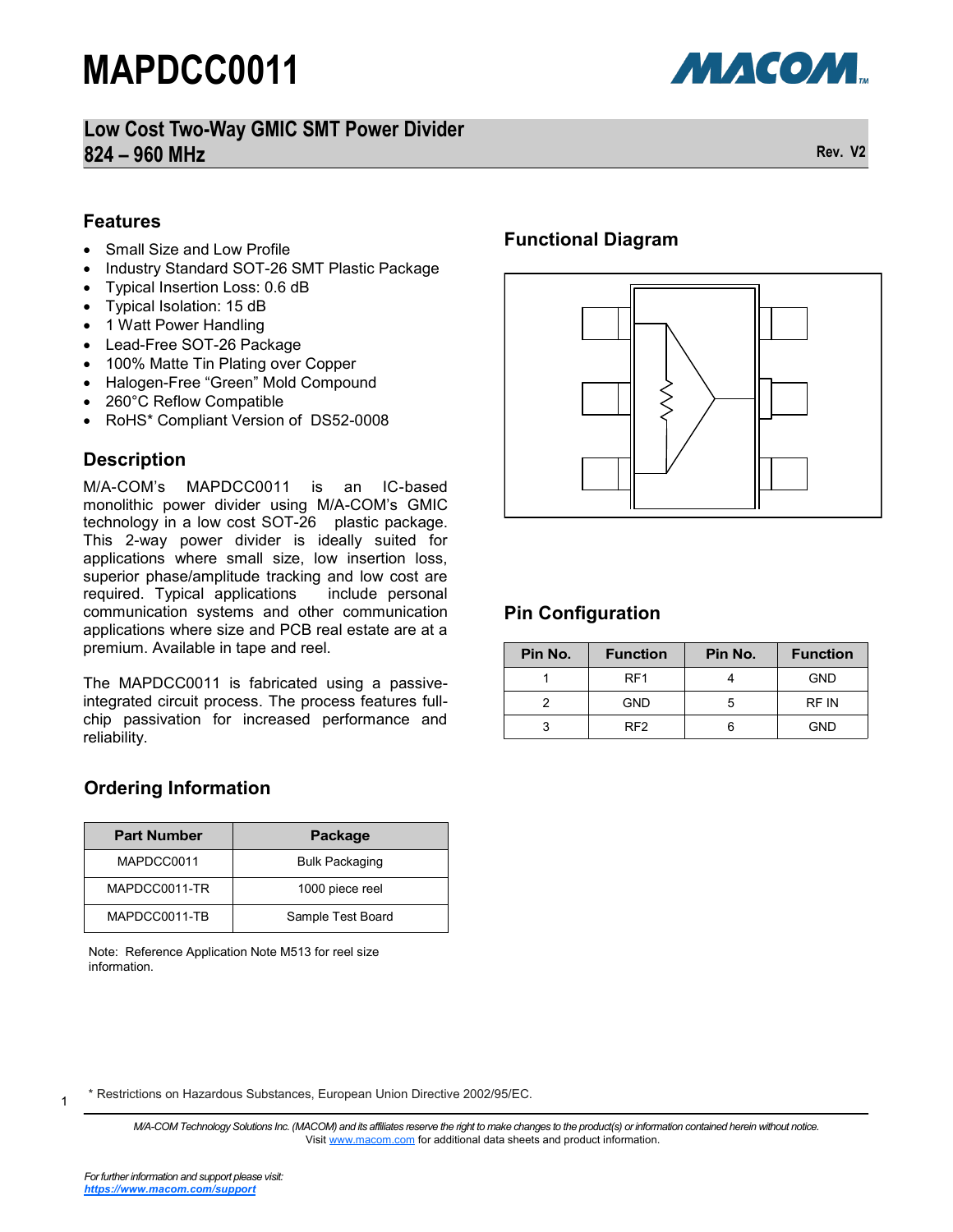



## Electrical Specifications:  $T_A = 25^{\circ}C^1$

| <b>Parameter</b>                         | <b>Units</b> | <b>Min</b> | <b>Typ</b>     | <b>Max</b>     |
|------------------------------------------|--------------|------------|----------------|----------------|
| Insertion Loss Above 3.0 dB              | dB           |            | 0.6            | 0.8            |
| Isolation                                | dB           | 13         | 15             |                |
| <b>VSWR</b><br>Input<br>RF1, RF2 Outputs |              |            | 1.3:1<br>1.3:1 | 1.4:1<br>1.5:1 |
| Amplitude Balance                        | dB           |            | 0.1            | 0.25           |
| Phase Balance                            | Deg.         |            |                | 5              |

1. All specifications apply with a 50-ohm source and load impedance.

#### **Absolute Maximum Ratings 2,3**

| <b>Parameter</b>             | <b>Absolute Maximum</b>              |
|------------------------------|--------------------------------------|
| Input Power <sup>4</sup>     | 1W CW                                |
| <b>Operating Temperature</b> | -40 $^{\circ}$ C to +85 $^{\circ}$ C |

2. Exceeding any one or combination of these limits may cause permanent damage to this device.

- 3. M/A-COM does not recommend sustained operation near these survivability limits.
- 4. With internal load dissipation of 0.125 W maximum.

#### **Handling Procedures**

Please observe the following precautions to avoid damage:

#### **Static Sensitivity**

GMIC Circuits are sensitive to electrostatic discharge (ESD) and can be damaged by static electricity. Proper ESD control techniques should be used when handling these devices.

### **Recommended PCB Configuration**



2

*M/A-COM Technology Solutions Inc. (MACOM) and its affiliates reserve the right to make changes to the product(s) or information contained herein without notice.*  Visit [www.macom.com](http://www.macom.com/) for additional data sheets and product information.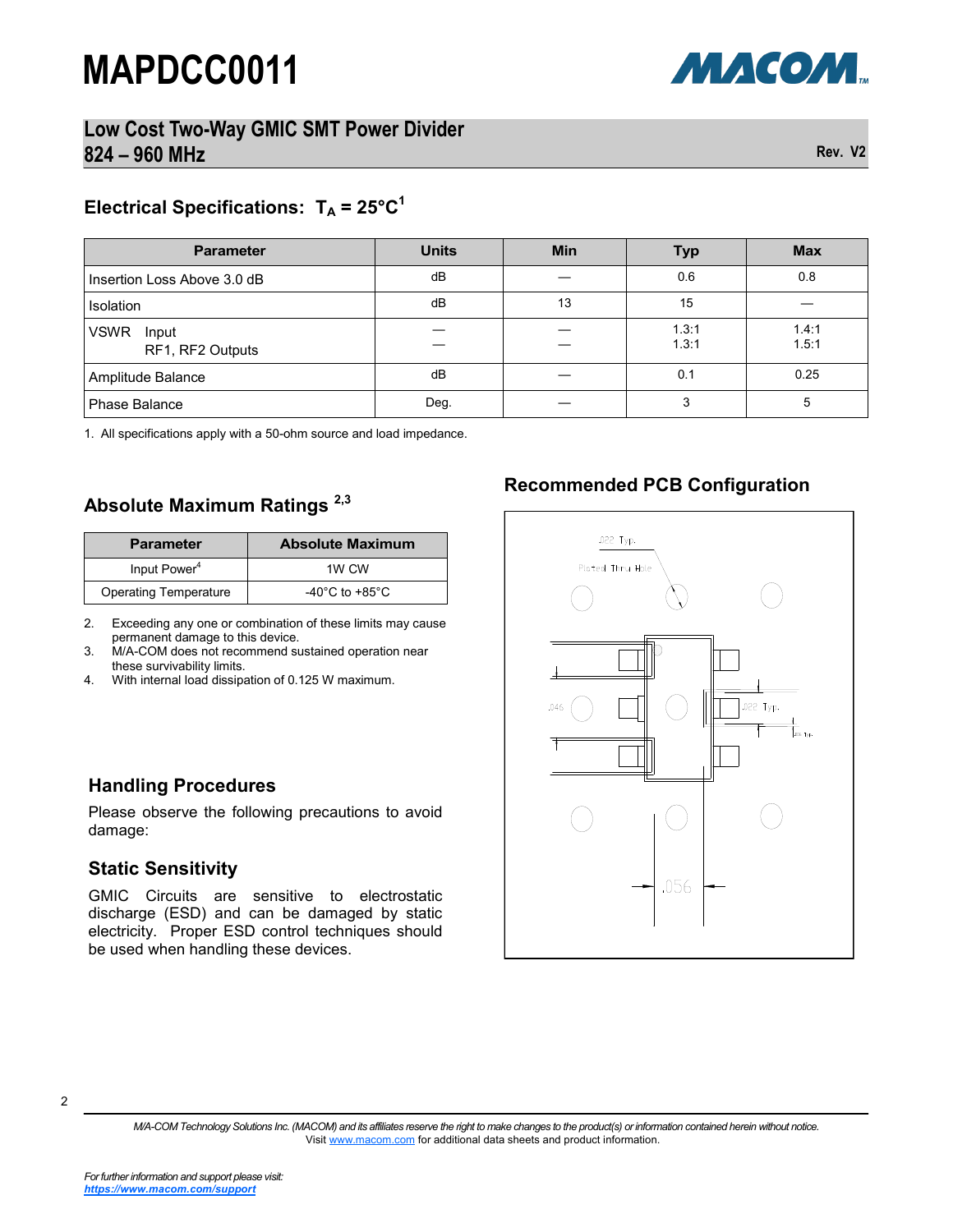



#### **Typical Performance Curves @ 25ºC**

#### *Insertion Loss vs. Frequency*







*VSWR vs. Frequency*



#### *Isolation vs. Frequency Phase Balance vs. Frequency (Relative to RF1)*



3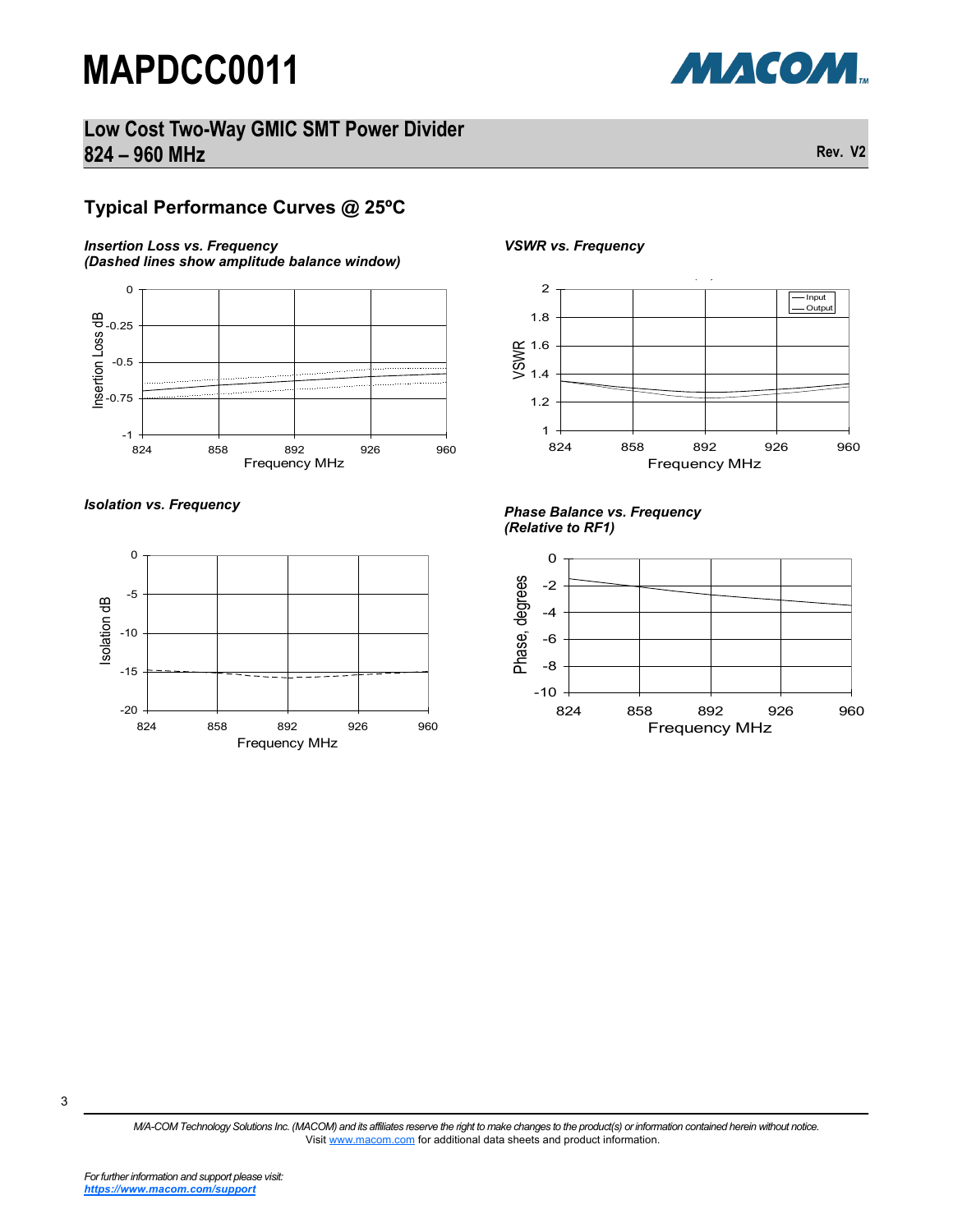

### **Low Cost Two-Way GMIC SMT Power Divider 824 – 960 MHz Rev. V2**

#### *Lead-Free* **SOT-26†**



† Reference Application Note M538 for lead-free solder reflow recommendations.

*M/A-COM Technology Solutions Inc. (MACOM) and its affiliates reserve the right to make changes to the product(s) or information contained herein without notice.*  Visit [www.macom.com](http://www.macom.com/) for additional data sheets and product information.